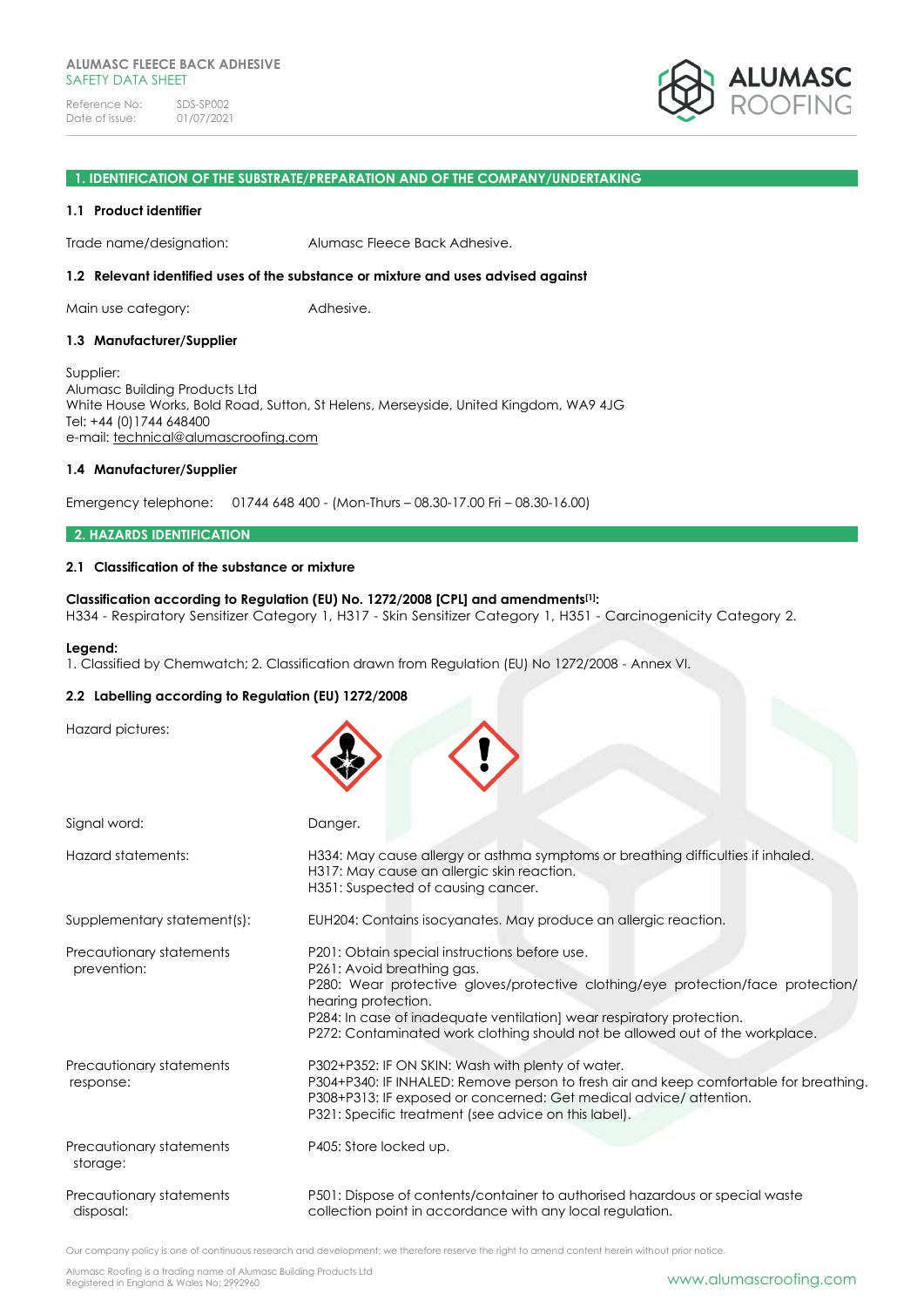

# **2.3 Other hazards**

#### **Polymeric Diphenylmethane Diisocyanate:**

Listed in the Europe Regulation (EC) No 1907/2006 - Annex XVII (Restrictions may apply).

### **3. COMPOSITION AND INFORMATION ABOUT THE COMPONENTS**

#### **3.1 Substances**

Roller applied polyurethane adhesive (10kg / 22kg).

#### **3.2 Mixtures**

| 1.CAS No<br>2.EC No<br>3.Index No<br><b>4.REACH No</b>                             | %<br>[weight] | Name                                         | Classification according to regulation (EC) No 1272/2008 [CLP] and<br><b>amendments</b>                                                                                                                                                                                                                                                                                                                                                    |
|------------------------------------------------------------------------------------|---------------|----------------------------------------------|--------------------------------------------------------------------------------------------------------------------------------------------------------------------------------------------------------------------------------------------------------------------------------------------------------------------------------------------------------------------------------------------------------------------------------------------|
| 1.9016-87-9<br>2. Not available<br>3. Not available<br>4.01-2119457024-<br>46-XXXX | $5 - 15$      | Polymeric<br>Diphenylmethane<br>Diisocyanate | Acute Toxicity (Inhalation) Category 4, Skin Corrosion/Irritation<br>Category 2, Eye Irritation Category 2, Skin Sensitizer Category 1,<br>Carcinogenicity Category 2, Specific Target Organ Toxicity - Single<br>Exposure Category 3 (Respiratory Tract Irritation), Specific Target<br>Organ Toxicity - Repeated Exposure Category 2, Respiratory<br>Sensitizer Category 1; H332, H315, H319, H317, H351, H335, H373,<br>H334, EUH204[1] |

#### **Legend:**

1. Classified by Chemwatch; 2. Classification drawn from Regulation (EU) No 1272/2008 - Annex VI; 3. Classification drawn from C&L; \* EU IOELVs available.

# **4. FIRST AID MEASURES**

#### **4.1 Description of first aid measures**

| Eye contact:  | If product comes in contact with eyes:<br>- Wash out immediately with water.<br>- If irritation continues, seek medical attention.<br>- Removal of contact lenses after an eye injury should only be undertaken by skilled<br>personnel.                                                                                                                                                                                                                                                                                                                                                                                                                                                                                                                                                                                                      |
|---------------|-----------------------------------------------------------------------------------------------------------------------------------------------------------------------------------------------------------------------------------------------------------------------------------------------------------------------------------------------------------------------------------------------------------------------------------------------------------------------------------------------------------------------------------------------------------------------------------------------------------------------------------------------------------------------------------------------------------------------------------------------------------------------------------------------------------------------------------------------|
| Skin contact: | If skin or hair contact occurs:<br>- Immediately flush body and clothes with large amounts of water, using safety shower<br>if available.<br>- Quickly remove all contaminated clothing, including footwear.<br>- Wash skin and hair with running water. Continue flushing with water until advised to<br>stop by the Poisons Information Centre.<br>- Transport to hospital or a doctor.                                                                                                                                                                                                                                                                                                                                                                                                                                                     |
| Inhalation:   | If fumes or combustion products are inhaled remove from contaminated area.<br>Lay patient down. Keep warm and rested.<br>Prostheses such as false teeth, which may block airway, should be removed, where<br>possible, prior to initiating first aid procedures.<br>Apply artificial respiration if not breathing, preferably with a demand valve resuscitator,<br>bag-valve mask device, or pocket mask as trained. Perform CPR if necessary.<br>Transport to hospital, or doctor, without delay.<br>Following uptake by inhalation, move person to an area free from risk of further<br>exposure. Oxygen or artificial respiration should be administered as needed. Asthmatic-<br>type symptoms may develop and may be immediate or delayed up to several hours.<br>Treatment is essentially symptomatic. A physician should be consulted. |
| Ingestion:    | Immediately give a glass of water.<br>First aid is not generally required. If in doubt, contact a Poisons Centre or a doctor.                                                                                                                                                                                                                                                                                                                                                                                                                                                                                                                                                                                                                                                                                                                 |

# **4.2 Most important symptoms and effects, both acute and delayed**

See Section 11.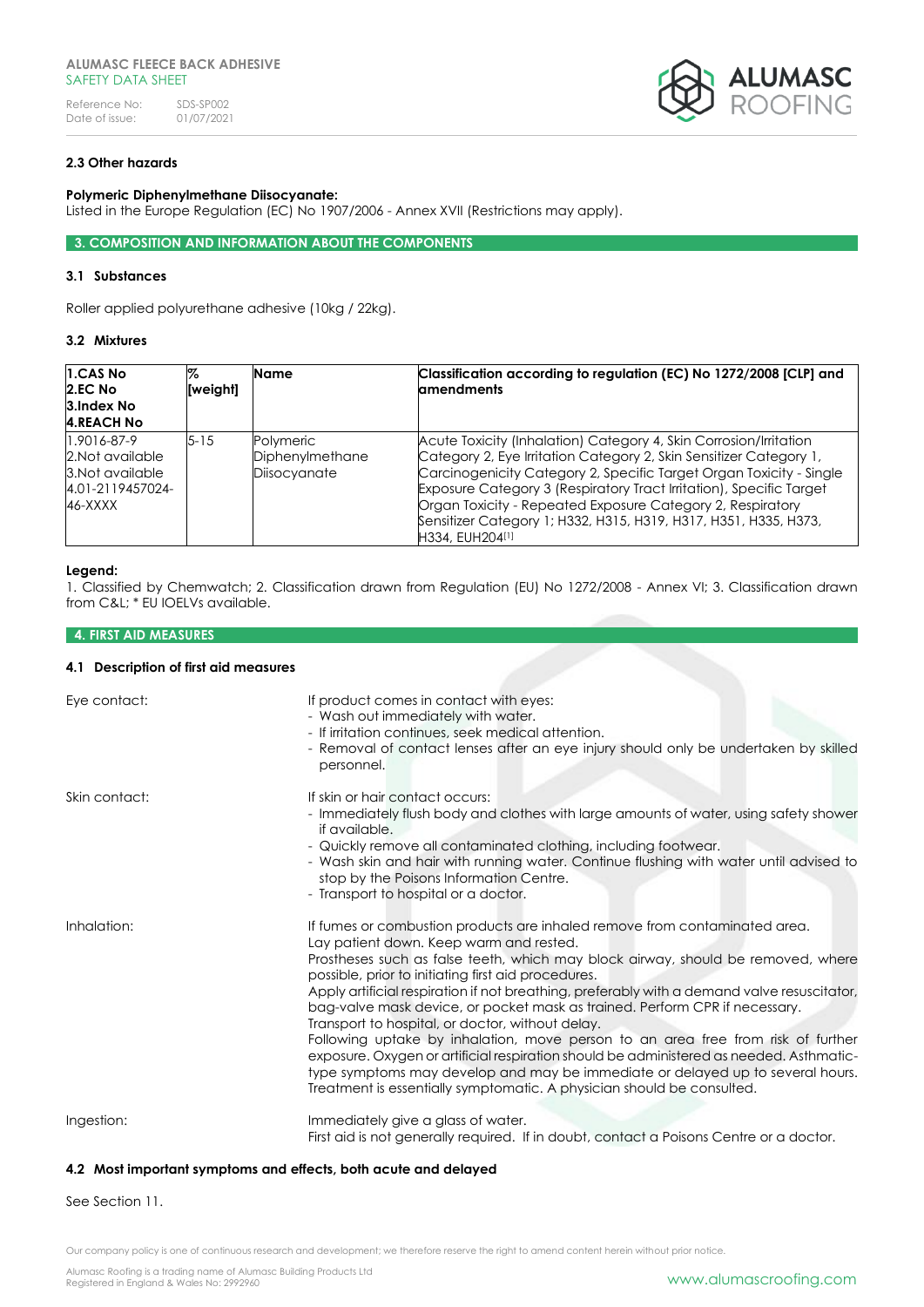

### **4.3 Indication of any immediate medical attention and special treatment needed**

#### **For sub-chronic and chronic exposures to isocyanates:**

- This material may be a potent pulmonary sensitiser which causes bronchospasm even in patients without prior airway hyperreactivity.
- Clinical symptoms of exposure involve mucosal irritation of respiratory and gastrointestinal tracts.
- Conjunctival irritation, skin inflammation (erythema, pain vesiculation) and gastrointestinal disturbances occur soon after exposure.
- Pulmonary symptoms include cough, burning, substernal pain and dyspnoea.
- Some cross-sensitivity occurs between different isocyanates.
- Noncardiogenic pulmonary oedema and bronchospasm are the most serious consequences of exposure. Markedly symptomatic patients should receive oxygen, ventilatory support and an intravenous line.
- Treatment for asthma includes inhaled sympathomimetics (epinephrine [adrenalin], terbutaline) and steroids.
- Activated charcoal (1 g/kg) and a cathartic (sorbitol, magnesium citrate) may be useful for ingestion.
- Mydriatics, systemic analgesics and topical antibiotics (Sulamyd) may be used for corneal abrasions.
- There is no effective therapy for sensitised workers.
- [Ellenhorn and Barceloux; Medical Toxicology]

NOTE: Isocyanates cause airway restriction in naive individuals with the degree of response dependant on the concentration and duration of exposure. They induce smooth muscle contraction which leads to bronchoconstrictive episodes. Acute changes in lung function, such as decreased FEV1, may not represent sensitivity.

[Karol & Jin, Frontiers in Molecular Toxicology, pp 56-61, 1992]

Personnel who work with isocyanates, isocyanate prepolymers or polyisocyanates should have a pre-placement medical examination and periodic examinations thereafter, including a pulmonary function test. Anyone with a medical history of chronic respiratory disease, asthmatic or bronchial attacks, indications of allergic responses, recurrent eczema or sensitisation conditions of the skin should not handle or work with isocyanates. Anyone who develops chronic respiratory distress when working with isocyanates should be removed from exposure and examined by a physician. Further exposure must be avoided if a sensitivity to isocyanates or polyisocyanates has developed.

# **5. FIRE-FIGHTING MEASSURES**

### **5.1 Extinguishing media**

Small quantities of water in contact with hot liquid may react violently with generation of a large volume of rapidly expanding hot sticky semi-solid foam.

Presents additional hazard when fire fighting in a confined space.

Cooling with flooding quantities of water reduces this risk.

Foam.

Dry chemical powder.

BCF (where regulations permit).

### **5.2 Special hazards arising from the substance or mixture**

#### **Fire incompatibility:**

Avoid contamination with oxidising agents i.e. nitrates, oxidising acids, chlorine bleaches, pool chlorine etc. as ignition may result.

#### **5.3 Advice for fire-fighters**

#### **General:**

Alert Fire Brigade and tell them location and nature of hazard. Wear full body protective clothing with breathing apparatus. Prevent, by any means available, spillage from entering drains or water courses.

#### **Fire/explosion hazard:**

#### Combustible.

Moderate fire hazard when exposed to heat or flame. When heated to high temperatures decomposes rapidly generating vapour which pressures and may then rupture containers with release of flammable and highly toxic isocyanate vapour. **Combustion products include:**

Carbon Dioxide (CO2). Isocyanates. Hydrogen Cyanide.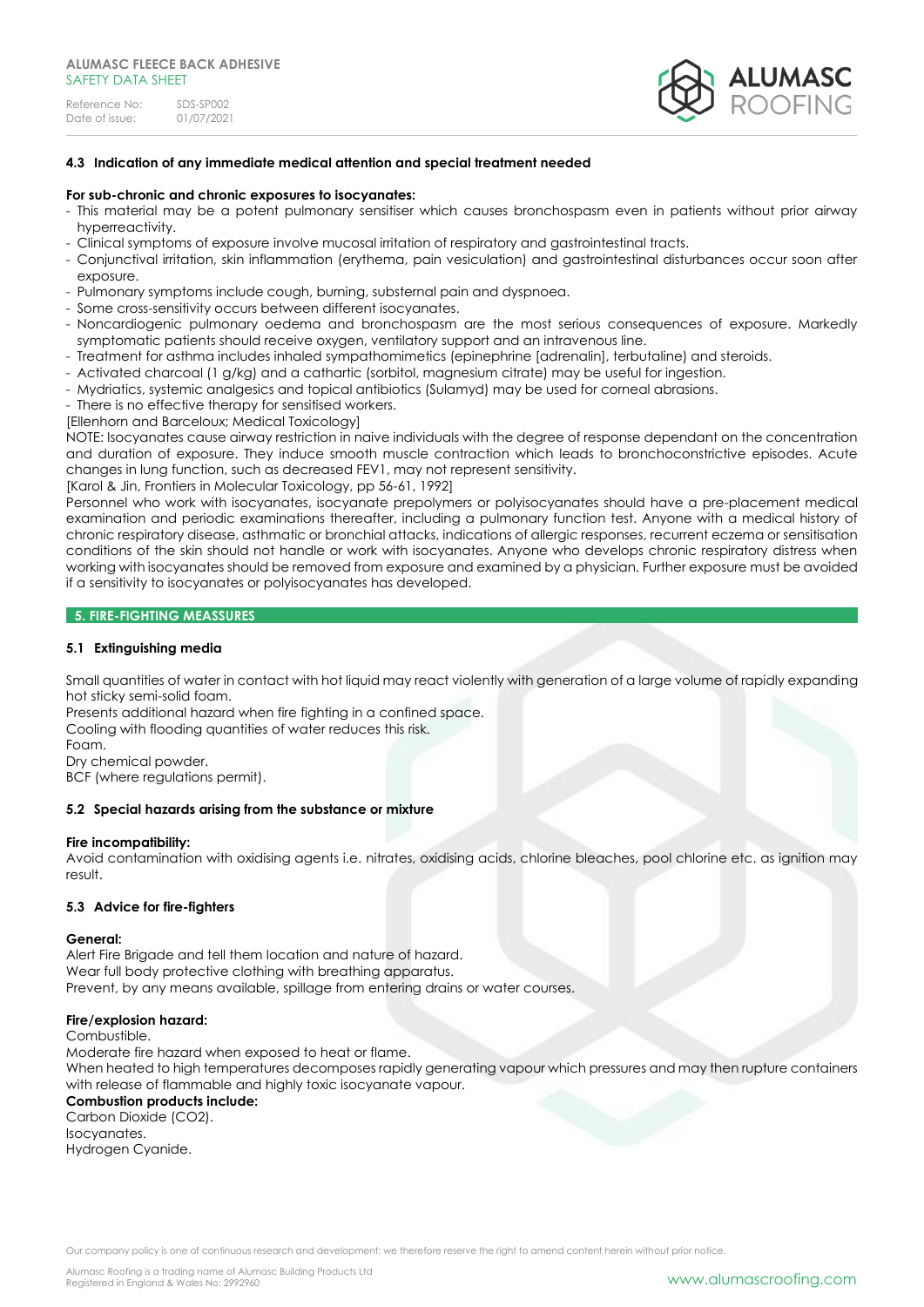

#### **and minor amounts of:** Nitrogen Oxides (NOx).

# **Other pyrolysis products typical of burning organic material.**

May emit corrosive fumes.

When heated at high temperatures many isocyanates decompose rapidly generating a vapour which pressurises containers, possibly to the point of rupture. Release of toxic and/or flammable isocyanate vapours may then occur.

# **6. ACCIDENTIAL RELEASE MEASURES**

# **6.1 Personal precautions, protective equipment and emergency procedures**

See Section 8.

# **6.2 Environmental precautions**

See Section 12.

# **6.3 Methods and material for containment and cleaning up**

#### **Minor spills:**

Remove all ignition sources. Clean up all spills immediately. Avoid breathing vapours and contact with skin and eyes.

# **Major spills:**

Liquid Isocyanates and high isocyanate vapour concentrations will penetrate seals on self contained breathing apparatus - SCBA should be used inside encapsulating suit where this exposure may occur.

#### **For isocyanate spills of less than 40 litres (2 m2):**

- Evacuate area from everybody not dealing with the emergency, keep them upwind and prevent further access, remove ignition sources and, if inside building, ventilate area as well as possible.
- Notify supervision and others as necessary.
- Put on personal protective equipment (suitable respiratory protection, face and eye protection, protective suit, gloves and impermeable boots).
- Avoid contamination with water, alkalies and detergent solutions.
- Material reacts with water and generates gas, pressurises containers with even drum rupture resulting.
- DO NOT reseal container if contamination is suspected.

#### **Moderate hazard:**

- Clear area of personnel and move upwind.
- Alert Fire Brigade and tell them location and nature of hazard.

#### **6.4 Reference to other sections**

Personal protective equipment advice is contained in Section 8.

#### **7. HANDLING AND STORAGE**

# **7.1 Precautions for safe handling**

#### **Safe handling:**

Avoid all personal contact, including inhalation.

Wear protective clothing when risk of exposure occurs. Use in a well-ventilated area. DO NOT allow clothing wet with material to stay in contact with skin.

#### **Fire and explosion protection:**

See Section 5.

#### **Other information:**

#### **for commercial quantities of isocyanates:**

- Isocyanates should be stored in adequately bunded areas. Nothing else should be kept within the same bunding. Prepolymers need not be segregated.
- Store in original containers.
- Keep containers securely sealed.
- No smoking, naked lights or ignition sources.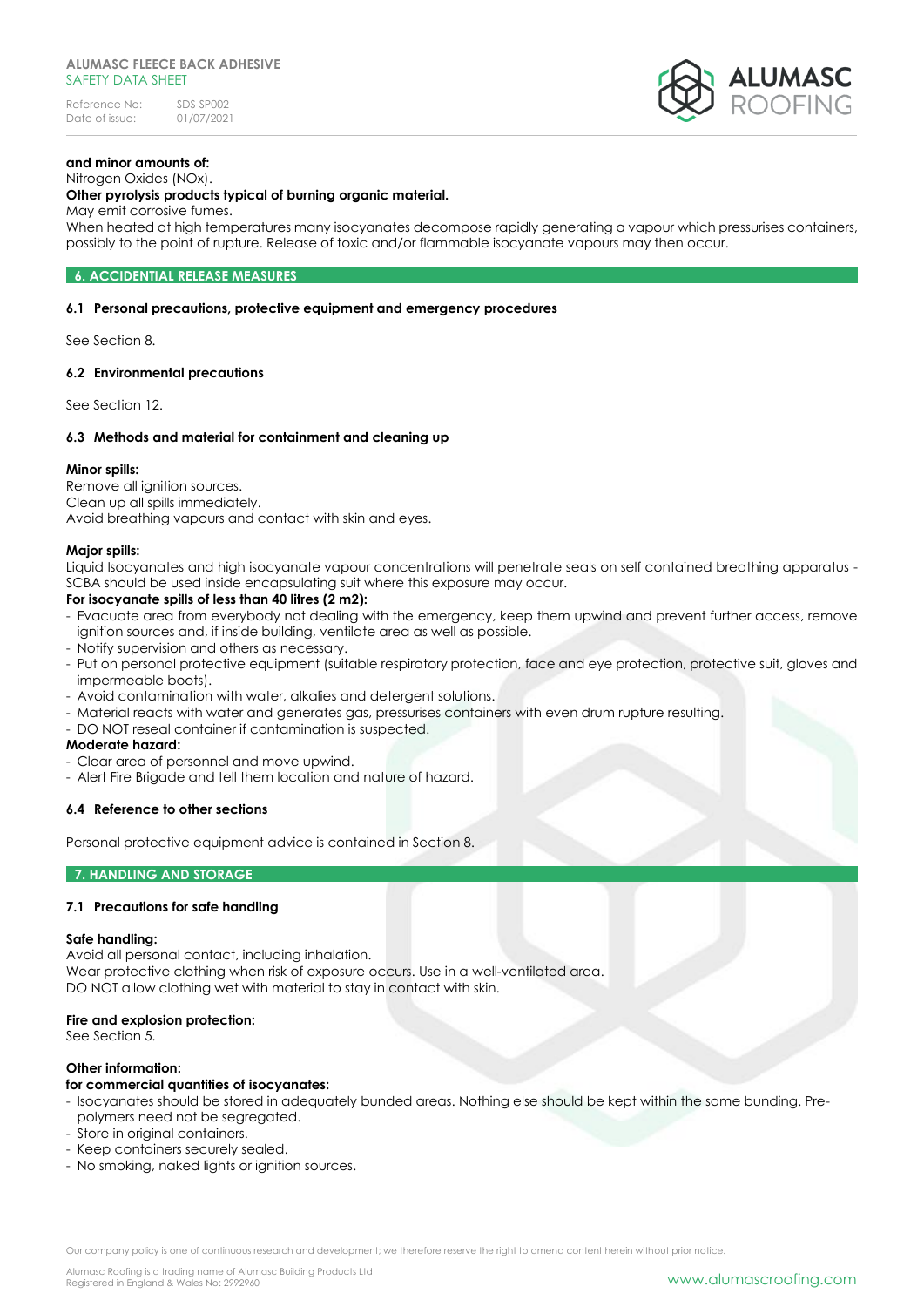

# **7.2 Conditions for safe storage, including any incompatibilities**

# **Suitable container:**

Metal can or drum. Packaging as recommended by manufacturer. Check all containers are clearly labelled and free from leaks.

# **Storage incompatibility:**

Avoid reaction with water, alcohols and detergent solutions. Isocyanates are electrophiles, and as such they are reactive toward a variety of nucleophiles including alcohols, amines, and even water. Upon treatment with an alcohol, an isocyanate forms a urethane linkage.

- A range of exothermic decomposition energies for isocyanates is given as 20-30 kJ/mol.
- The relationship between energy of decomposition and processing hazards has been the subject of discussion; it is suggested that values of energy released per unit of mass, rather than on a molar basis (J/g) be used in the assessment.
- For example, in "open vessel processes" (with man-hole size openings, in an industrial setting), substances with exothermic decomposition
- energies below 500 J/g are unlikely to present a danger, whilst those in "closed vessel processes" (opening is a safety valve or bursting disk) present some danger where the decomposition energy exceeds 150 J/g.



- X: Must not be stored together.
- 0: May be stored together with specific preventions.
- +: May be stored together.

#### **7.3 Specific end uses(s)**

See Section 1.2.

**8. EXPOSURE CONTROLS/PERSONAL PROTECTION** 

#### **8.1 Control parameters**

| Ingredient    | <b>DNELs</b><br><b>Exposure Pattern Worker</b> | <b>PNECs</b><br>Compartment |  |
|---------------|------------------------------------------------|-----------------------------|--|
| Not available | Not available                                  | Not available               |  |

\* Values for general population.

### **Occupational exposure limits (OEL):**

#### **Ingredient data:**

| Source                 | Ingredient      | <b>Material name</b> | <b>TWA</b>                      | <b>STEL</b> | Peak       | <b>Notes</b> |
|------------------------|-----------------|----------------------|---------------------------------|-------------|------------|--------------|
| UK Workplace Exposure  | Polymeric       | Isocyanates, all     | $0.02 \,\mathrm{mg/m3}$         | 0.07 mg/m3  | <b>Not</b> | Sen          |
| Limits (WELs)          | Diphenylmethane | (as-NCO) Except      |                                 |             | available  |              |
|                        | Diisocyanate    | Methyl isocyanate    |                                 |             |            |              |
| Europe ECHA            | Polymeric       | Not available        | Not available Not available Not |             |            | Not          |
| Occupational exposure  | Diphenylmethane |                      |                                 |             | available  | available    |
| limits - Activity list | Diisocyanate    |                      |                                 |             |            |              |

#### **Emergency limits:**

| Ingredient                                | TEEL-1                  | TEEL-2    | TEEL-3   |
|-------------------------------------------|-------------------------|-----------|----------|
| Polymeric Diphenylmethane<br>Diisocyanate | $0.15 \,\mathrm{mg/m3}$ | 3.6 mg/m3 | 22 mg/m3 |
|                                           |                         |           |          |

| Ingredient                             | <b>Original IDLH</b> | <b>Revised IDLH</b> |
|----------------------------------------|----------------------|---------------------|
| Polymeric Diphenylmethane Diisocyanate | Not available        | Not available       |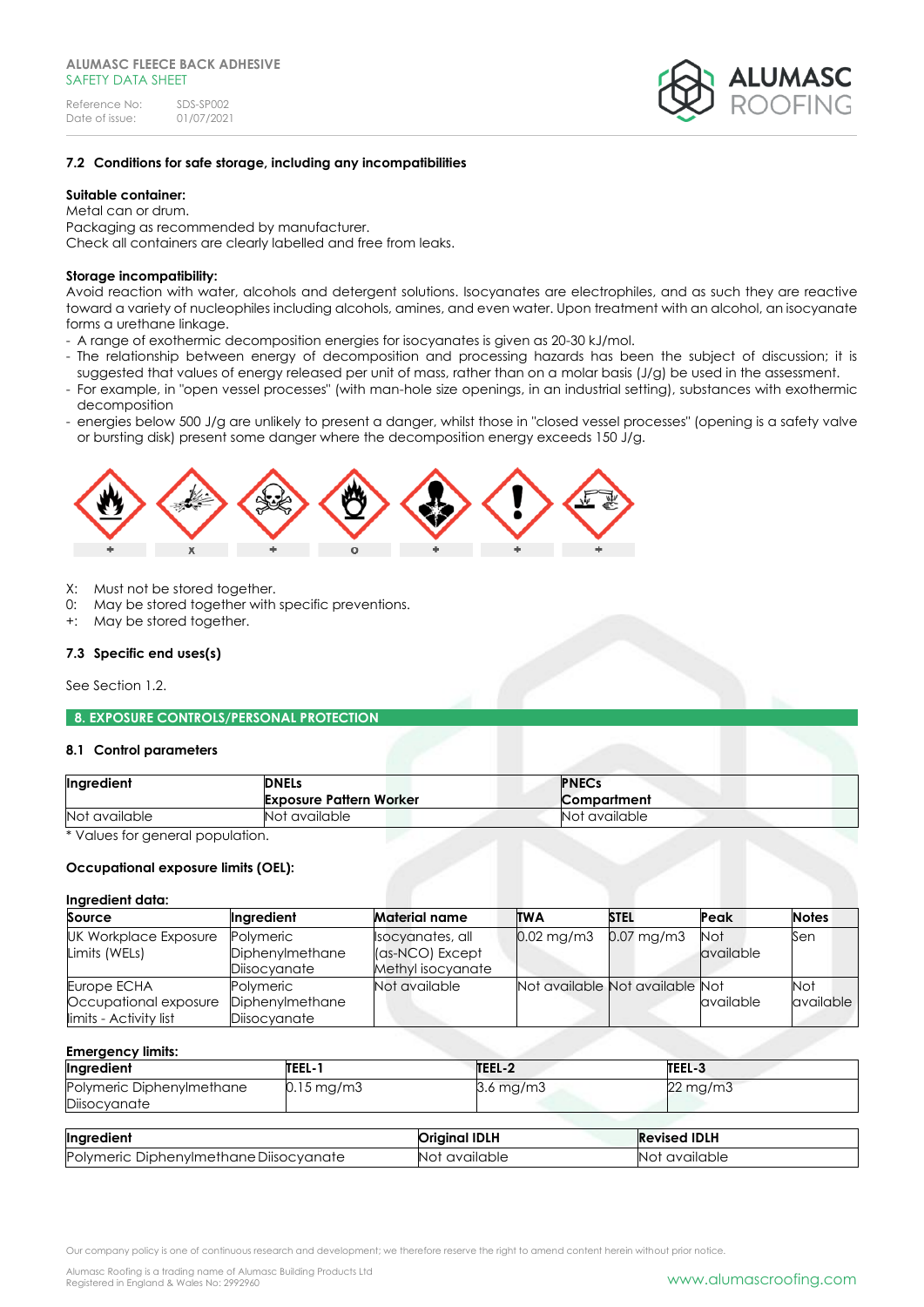

# **8.2 Exposure controls**

Appropriate engineering controls: All processes in which isocyanates are used should be enclosed wherever possible. Total enclosure, accompanied by good general ventilation, should be used to keep atmospheric concentrations below the relevant exposure standards.

> If total enclosure of the process is not feasible, local exhaust ventilation may be necessary.

> Engineering controls are used to remove a hazard or place a barrier between the worker and the hazard. Well-designed engineering controls can be highly effective in protecting workers and will typically be independent of worker interactions to provide this high level of protection.

The basic types of engineering controls are:

Process controls which involve changing the way a job activity or process is done to reduce the risk.



Personal protective:

Eye and face protection: Safety glasses with side shields.

Chemical goggles. Contact lenses may pose a special hazard; soft contact lenses may absorb and concentrate irritants.

Skin protection: See hand protection below.

Hands/feet protection: The material may produce skin sensitisation in predisposed individuals. Care must be taken, when removing gloves and other protective equipment, to avoid all possible skin contact.

Contaminated leather items, such as shoes, belts and watch-bands should be removed and destroyed.

The selection of suitable gloves does not only depend on the material, but also on further marks of quality which vary from manufacturer to manufacturer. Where the chemical is a preparation of several substances, the resistance of the glove material cannot be calculated in advance and has therefore to be checked prior to the application.

The exact break through time for substances has to be obtained from the manufacturer of the protective gloves and has to be observed when making a final choice.

- Do NOT wear natural rubber (latex gloves).
- Isocyanate resistant materials include Teflon, Viton, nitrile rubber and some PVA gloves.
- Protective gloves and overalls should be worn as specified in the appropriate national standard.

- Contaminated garments should be removed promptly and should not be re-used until they have been decontaminated.

- DO NOT use skin cream unless necessary and then use only minimum amount.
- Isocyanate vapour may be absorbed into skin cream and this increases hazard.

Body protection: See other protection below.

Other protection: All employees working with isocyanates must be informed of the hazards from exposure to the contaminant and the precautions necessary to prevent damage to their health. They should be made aware of the need to carry out their work so that as little contamination as possible is produced, and of the importance of the proper use of all safeguards against exposure to themselves and their fellow workers. Adequate training, both in the proper execution of the task and in the use of all associated engineering

controls, as well as of any personal protective equipment, is essential.

- Overalls.
- PVE apron.
- Barrier cream.

Environmental exposure controls: See Section 12.

Our company policy is one of continuous research and development; we therefore reserve the right to amend content herein without prior notice.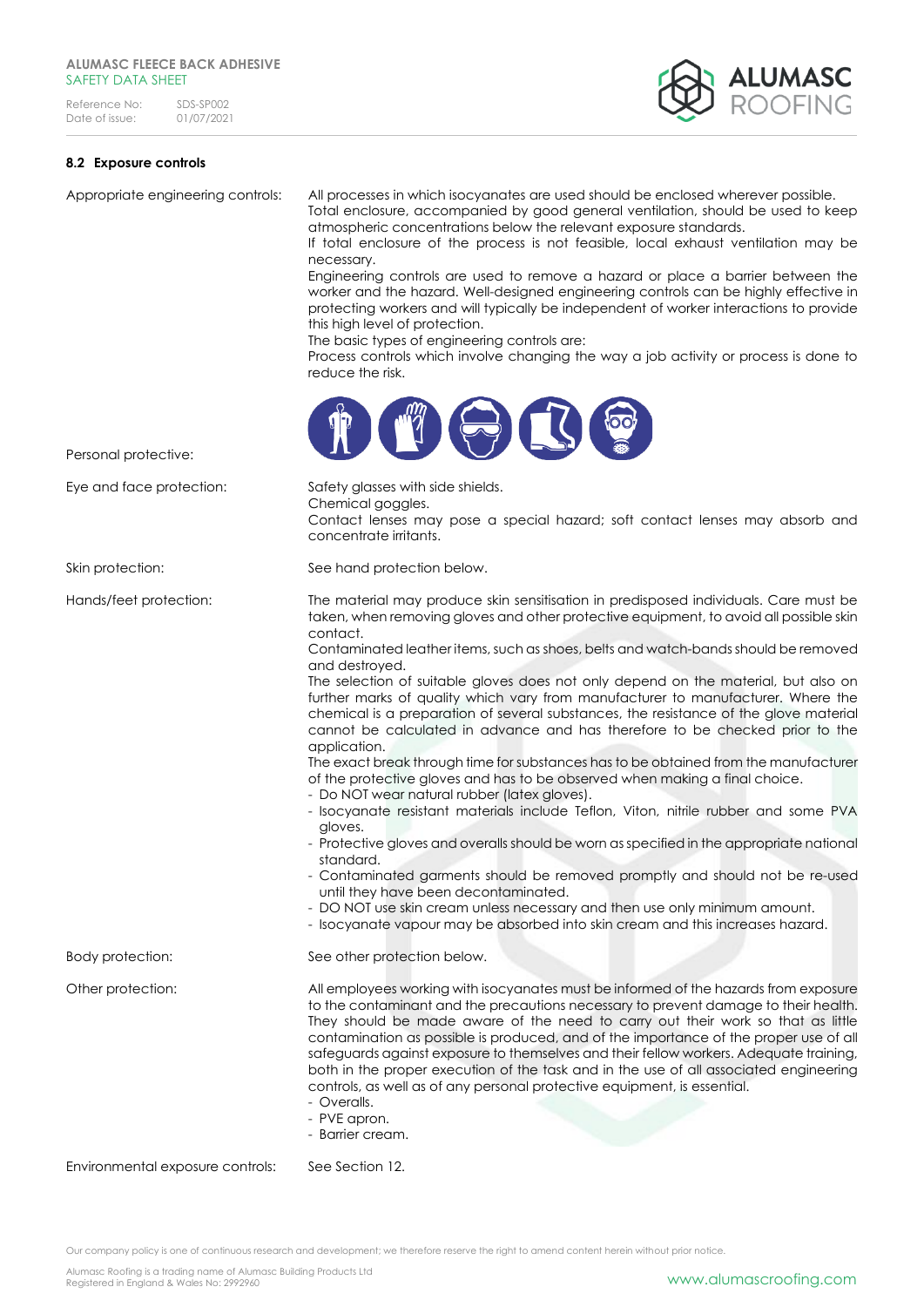# **Respiratory protection:**

Full face respirator with supplied air:

- Cartridge respirators should never be used for emergency ingress or in areas of unknown vapour concentrations or oxygen content.
- The wearer must be warned to leave the contaminated area immediately on detecting any odours through the respirator. The odour may indicate that the mask is not functioning properly, that the vapour concentration is too high, or that the mask is not properly fitted. Because of these limitations, only restricted use of cartridge respirators is considered appropriate.
- Cartridge performance is affected by humidity. Cartridges should be changed after 2 hr of continuous use unless it is determined that the humidity is less than 75%, in which case, cartridges can be used for 4 hr. Used cartridges should be discarded daily, regardless of the length of time used.

# **For spraying or operations which might generate aerosols:**

Full face respirator with supplied air:

- In certain circumstances, personal protection of the individual employee is necessary. Personal protective devices should be regarded as being supplementary to substitution and engineering control and should not be used in preference to them as they do nothing to eliminate the hazard.
- However, in some situations, minimising exposure to isocyanates by enclosure and ventilation is not possible, and occupational exposure standards may be exceeded, particularly during on-site mixing of paints, spray-painting, foaming and maintenance of machine and ventilation systems. In these situations, air-line respirators or self-contained breathing apparatus complying with the appropriate nationals standard must be used.
- Organic vapour respirators with particulate pre- filters and powered, air-purifying respirators are NOT suitable.
- Personal protective equipment must be appropriately selected, individually fitted and workers trained in their correct use and maintenance. Personal protective equipment must be regularly checked and maintained to ensure that the worker is being protected.
- Air- line respirators or self-contained breathing apparatus complying with the appropriate national standard should be used during the clean-up of spills and the repair or clean-up of contaminated equipment and similar situations which cause emergency exposures to hazardous atmospheric concentrations of isocyanate.

# **9. PHYSICAL AND CHEMICAL PROPERTIES**

#### **9.1 Information on basic physical and chemical properties**

| Appearance                                      | Blue           |                                                   |                                                           |
|-------------------------------------------------|----------------|---------------------------------------------------|-----------------------------------------------------------|
| <b>Physical state</b>                           | Liquid         | <b>Relative density (Water = 1)</b>               | $1 - 1.2$                                                 |
| Odour                                           | Slight         | <b>Partition coefficient</b><br>n-octanol / water | Not available                                             |
| Odour threshold                                 | Not available  | Auto-ignition temperature $(^\circ \text{C})$     | Not available                                             |
| pH (as supplied)                                | Not available  | <b>Decomposition temperature</b>                  | Not available                                             |
| Melting point / freezing<br>Point (°C)          | Not available  | Viscosity (cps)                                   | 3000-4000cps (Kinematic viscosity in<br>10-6m2/s at 40°C) |
| Initial boiling point and<br>boiling range (°C) | Not available  | Molecular weight (g/mol)                          | Not available                                             |
| Flash point (°C)                                | >200           | Taste                                             | Not available                                             |
| <b>Evaporation rate</b>                         | Not available  | <b>Explosive properties</b>                       | Not available                                             |
| Flammability                                    | Not applicable | Oxidising properties                              | Non-Oxidising (by EC criteria)                            |
| Upper Explosive Limit (%)                       | Not available  | <b>Surface Tension</b><br>(dyn/cm or mN/m)        | Not available                                             |
| Lower Explosive Limit (%)                       | Not available  | Volatile Component (%vol)                         | Not available                                             |
| Vapour pressure (kPa)                           | Not available  | Gas group                                         | Not available                                             |
| Solubility in water                             | Immiscible     | $pH$ as a solution (1%)                           | Not available                                             |
| Vapour density (Air = 1)                        | Not available  | VOC g/L                                           | Not available                                             |

#### **9.2 Other information**

Not available.

# **10. STABILITY AND REACTIVITY**

#### **10.1 Reactivity**

See Section 7.2.

Our company policy is one of continuous research and development; we therefore reserve the right to amend content herein without prior notice.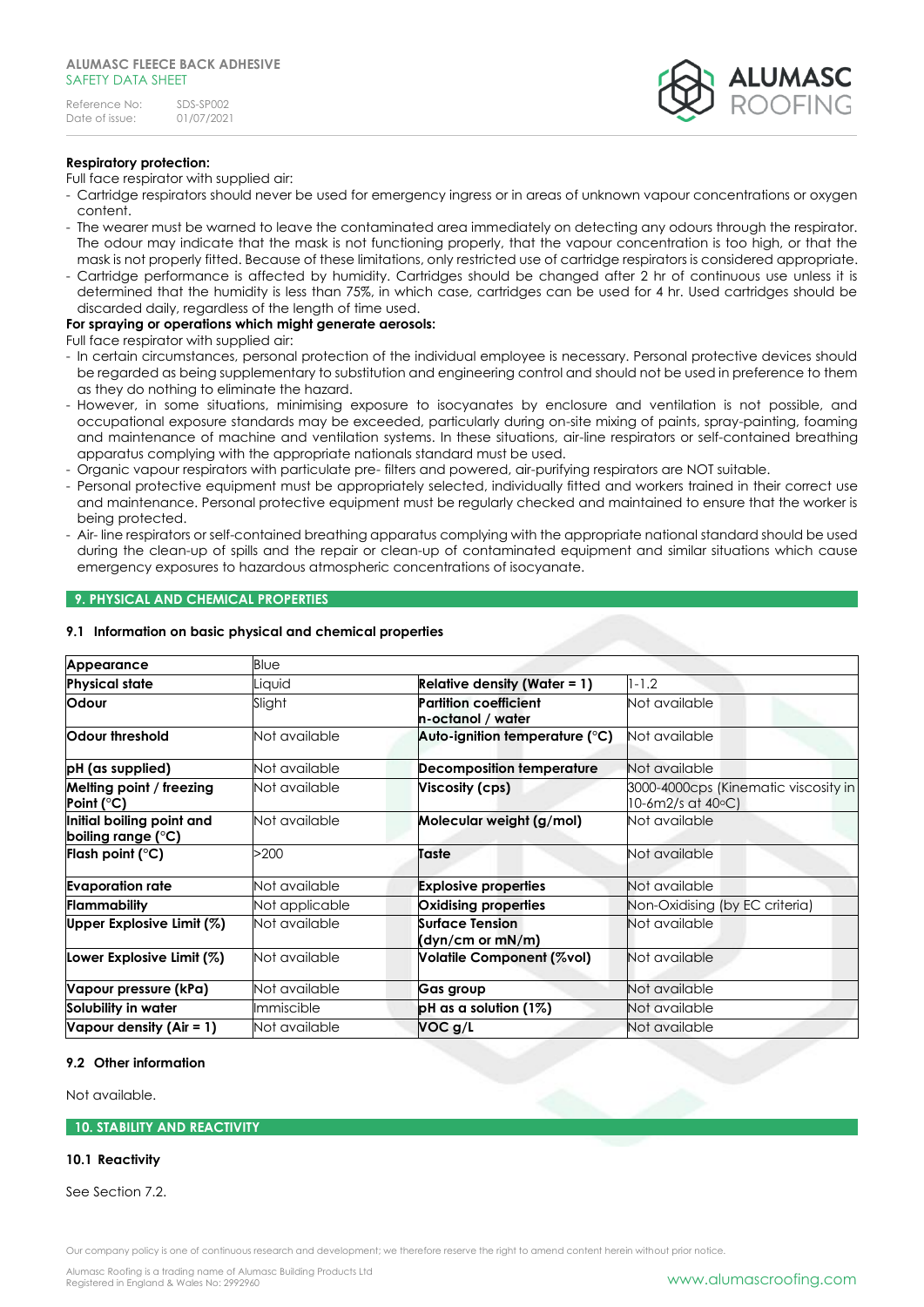

## **10.2 Chemical stability**

Unstable in the presence of incompatible materials. Product is considered stable. Hazardous polymerisation will not occur.

# **10.3 Possibility of hazardous reactions**

See Section 7.2.

**10.4 Conditions to avoid**

See Section 7.2.

# **10.5 Incompatible materials**

See Section 7.2.

# **10.6 Hazardous decomposition products**

See Section 5.3.

# **11. TOXICOLOGICAL INFORMATION**

# **11.1 Information on toxicological effects**

| Inhaled:      | The material is not thought to produce adverse health effects or irritation of the<br>respiratory tract (as classified by EC Directives using animal models). Nevertheless,<br>good hygiene practice requires that exposure be kept to a minimum and that suitable<br>control measures be used in an occupational setting.<br>The vapour/mist may be highly irritating to the upper respiratory tract and lungs; the<br>response may be severe enough to produce bronchitis and pulmonary oedema.<br>Possible neurological symptoms arising from isocyanate exposure include headache,<br>insomnia, euphoria, ataxia, anxiety neurosis, depression and paranoia. Gastrointestinal<br>disturbances are characterised by nausea and vomiting.<br>Inhalation of aerosols (mists, fumes), generated by the material during the course of<br>normal handling, may produce severely toxic effects. Relatively small amounts<br>absorbed from the lungs may prove fatal.<br>There is strong evidence to suggest that this material can cause, if swallowed once,<br>very serious, irreversible damage of organs. |
|---------------|-----------------------------------------------------------------------------------------------------------------------------------------------------------------------------------------------------------------------------------------------------------------------------------------------------------------------------------------------------------------------------------------------------------------------------------------------------------------------------------------------------------------------------------------------------------------------------------------------------------------------------------------------------------------------------------------------------------------------------------------------------------------------------------------------------------------------------------------------------------------------------------------------------------------------------------------------------------------------------------------------------------------------------------------------------------------------------------------------------------|
| Ingestion:    | There is strong evidence to suggest that this material can cause, if swallowed once,<br>very serious, irreversible damage of organs.<br>The material has NOT been classified by EC Directives or other classification systems as<br>"harmful by ingestion". This is because of the lack of corroborating animal or human<br>evidence.                                                                                                                                                                                                                                                                                                                                                                                                                                                                                                                                                                                                                                                                                                                                                                     |
| Skin contact: | There is strong evidence to suggest that this material, on a single contact with skin, can<br>cause very serious, irreversible damage of organs. Skin contact is not thought to have<br>harmful health effects (as classified under EC Directives); the material may still produce<br>health damage following entry through wounds, lesions or abrasions.<br>There is some evidence to suggest that this material can cause inflammation of the skin<br>on contact in some persons.<br>Open cuts, abraded or irritated skin should not be exposed to this material.<br>Entry into the blood-stream, through, for example, cuts, abrasions or lesions, may<br>produce systemic injury with harmful effects. Examine the skin prior to the use of the<br>material and ensure that any external damage is suitably protected.                                                                                                                                                                                                                                                                                |
| Eye:          | Although the liquid is not thought to be an irritant (as classified by EC Directives), direct<br>contact with the eye may produce transient discomfort characterised by tearing or<br>conjunctival redness (as with windburn).                                                                                                                                                                                                                                                                                                                                                                                                                                                                                                                                                                                                                                                                                                                                                                                                                                                                            |
| Chronic:      | There has been concern that this material can cause cancer or mutations, but there is<br>not enough data to make an assessment. Inhaling this product is more likely to cause<br>a sensitisation reaction in some persons compared to the general population.<br>Skin contact with the material is more likely to cause a sensitisation reaction in some<br>persons compared to the general population.                                                                                                                                                                                                                                                                                                                                                                                                                                                                                                                                                                                                                                                                                                   |

Our company policy is one of continuous research and development; we therefore reserve the right to amend content herein without prior notice.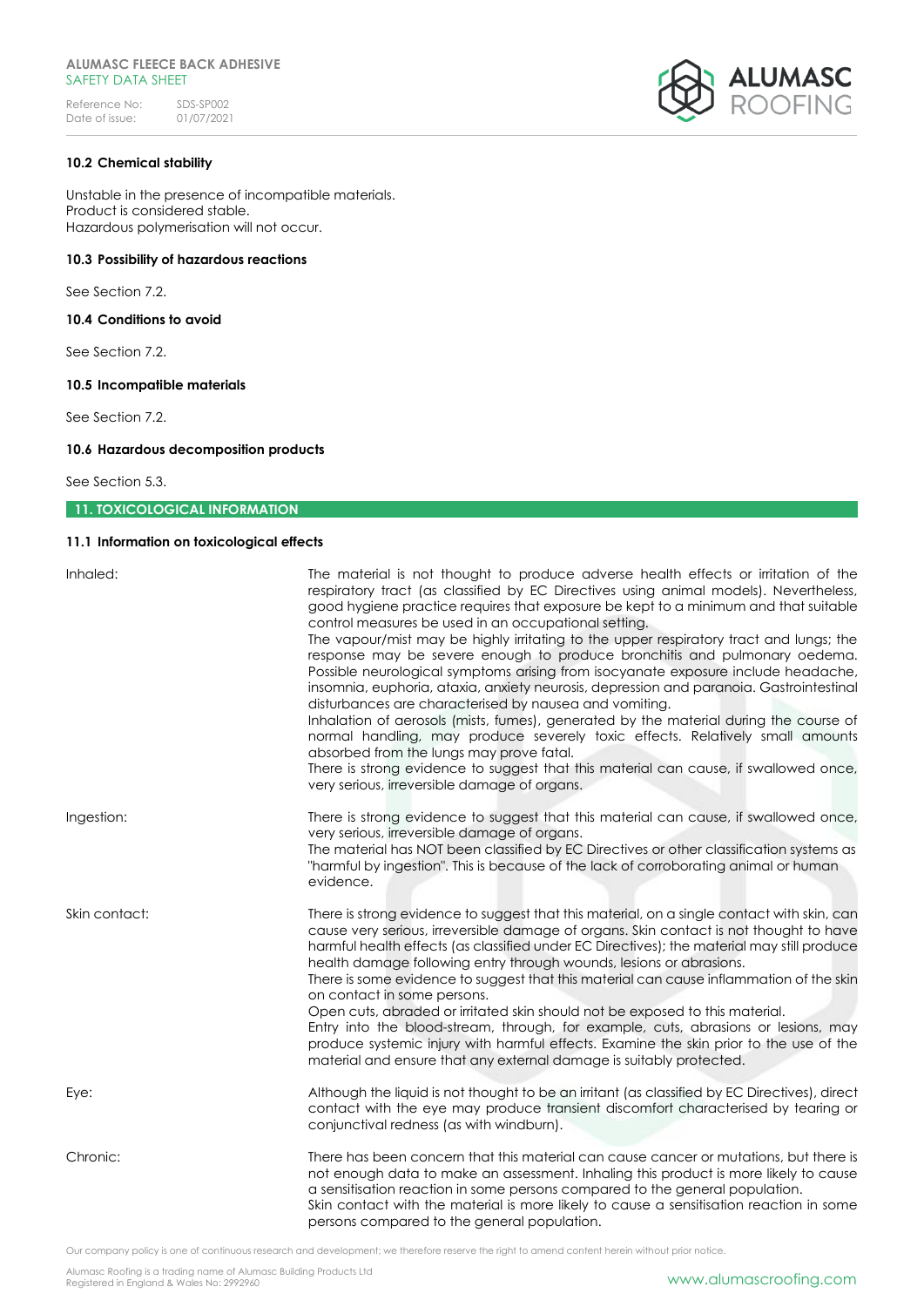

Persons with a history of asthma or other respiratory problems or are known to be sensitised, should not be engaged in any work involving the handling of isocyanates. The chemistry of reaction of isocyanates, as evidenced by MDI, in biological milieu is such that in the event of a true exposure of small MDI doses to the mouth, reactions will commence at once with biological macromolecules in the buccal region and will continue along the digestive tract prior to reaching the stomach. Reaction products will be a variety of polyureas and macromolecular conjugates with for example mucus, proteins and cell components.

Isocyanate vapours are irritating to the airways and can cause their inflammation, with wheezing, gasping, severe distress, even loss of consciousness and fluid in the lungs. Nervous system symptoms that may occur include headache, sleep disturbance, euphoria, inco-ordination, anxiety, depression and paranoia.

#### **Alumasc Fleece Back Adhesive:**

| <b>Toxicity</b> | .                                            |
|-----------------|----------------------------------------------|
| Not<br>vailable | vailab<br>$\mathbf{v}$<br>$\mathbf{v}$<br>uu |

#### **Polymeric Diphenylmethane Diisocyanate:**

| <b>Toxicity</b>                                      | <b>Irritation</b>           |
|------------------------------------------------------|-----------------------------|
| Dermal (Rabbit) LD50: >9400 mg/kg[2]                 | Eye (Rabbit): 100 mg - mild |
| Inhalation (Rat) LC50; $>0.49$ mg/L4h <sup>[2]</sup> |                             |
| Oral (Rat) LD50; 43000 mg/kg <sup>[2]</sup>          |                             |

#### **Legend:**

1. Value obtained from Europe ECHA Registered Substances - Acute toxicity 2.\* Value obtained from manufacturer's SDS. Unless otherwise specified data extracted from RTECS - Register of Toxic Effect of Chemical Substances.

#### **Polymeric Diphenylmethane Diisocyanate:**

Asthma-like symptoms may continue for months or even years after exposure to the material ends. This may be due to a nonallergic condition known as reactive airways dysfunction syndrome (RADS) which can occur after exposure to high levels of highly irritating compound. Main criteria for diagnosing RADS include the absence of previous airways disease in a non-atopic individual, with sudden onset of persistent asthma-like symptoms within minutes to hours of a documented exposure to the irritant.

The material may produce moderate eye irritation leading to inflammation. Repeated or prolonged exposure to irritants may produce conjunctivitis.

Aromatic and aliphatic diisocyanates may cause airway toxicity and skin sensitization. Monomers and prepolymers exhibit similar respiratory effect. Of the several members of diisocyanates tested on experimental animals by inhalation and oral exposure, some caused cancer while others produced a harmless outcome.

The substance is classified by IARC as Group 3:

NOT classifiable as to its carcinogenicity to humans.

Evidence of carcinogenicity may be inadequate or limited in animal testing.

## **Alumasc Fleece Back Adhesive & Polymeric Diphenylmethane Diisocyanate:**

Allergic reactions involving the respiratory tract are usually due to interactions between IgE antibodies and allergens and occur rapidly. Allergic potential of the allergen and period of exposure often determine the severity of symptoms. Some people may be genetically more prone than others, and exposure to other irritants may aggravate symptoms.

Attention should be paid to atopic diathesis, characterised by increased susceptibility to nasal inflammation, asthma and eczema. Exogenous allergic alveolitis is induced essentially by allergen specific immune-complexes of the IgG type; cellmediated reactions (T lymphocytes) may be involved. Such allergy is of the delayed type with onset up to four hours following exposure.

The following information refers to contact allergens as a group and may not be specific to this product.

Contact allergies quickly manifest themselves as contact eczema, more rarely as urticaria or Quincke's oedema. The pathogenesis of contact eczema involves a cell-mediated (T lymphocytes) immune reaction of the delayed type. Other allergic skin reactions, e.g. contact urticaria, involve antibody-mediated immune reactions.

Isocyanate vapours are irritating to the airways and can cause their inflammation, with wheezing, gasping, severe distress, even loss of consciousness and fluid in the lungs. Nervous system symptoms that may occur include headache, sleep disturbance, euphoria, inco-ordination, anxiety, depression and paranoia.

| <b>Acute Toxicity</b>                | Carcinogenicity                 |  |
|--------------------------------------|---------------------------------|--|
| Skin Irritation/Corrosion            | Reproductivity                  |  |
| Serious Eye Damage/Irritation        | STOT - Single Exposure          |  |
| Respiratory or Skin<br>sensitisation | <b>STOT - Repeated Exposure</b> |  |
| Mutagenicity                         | <b>Aspiration Hazard</b>        |  |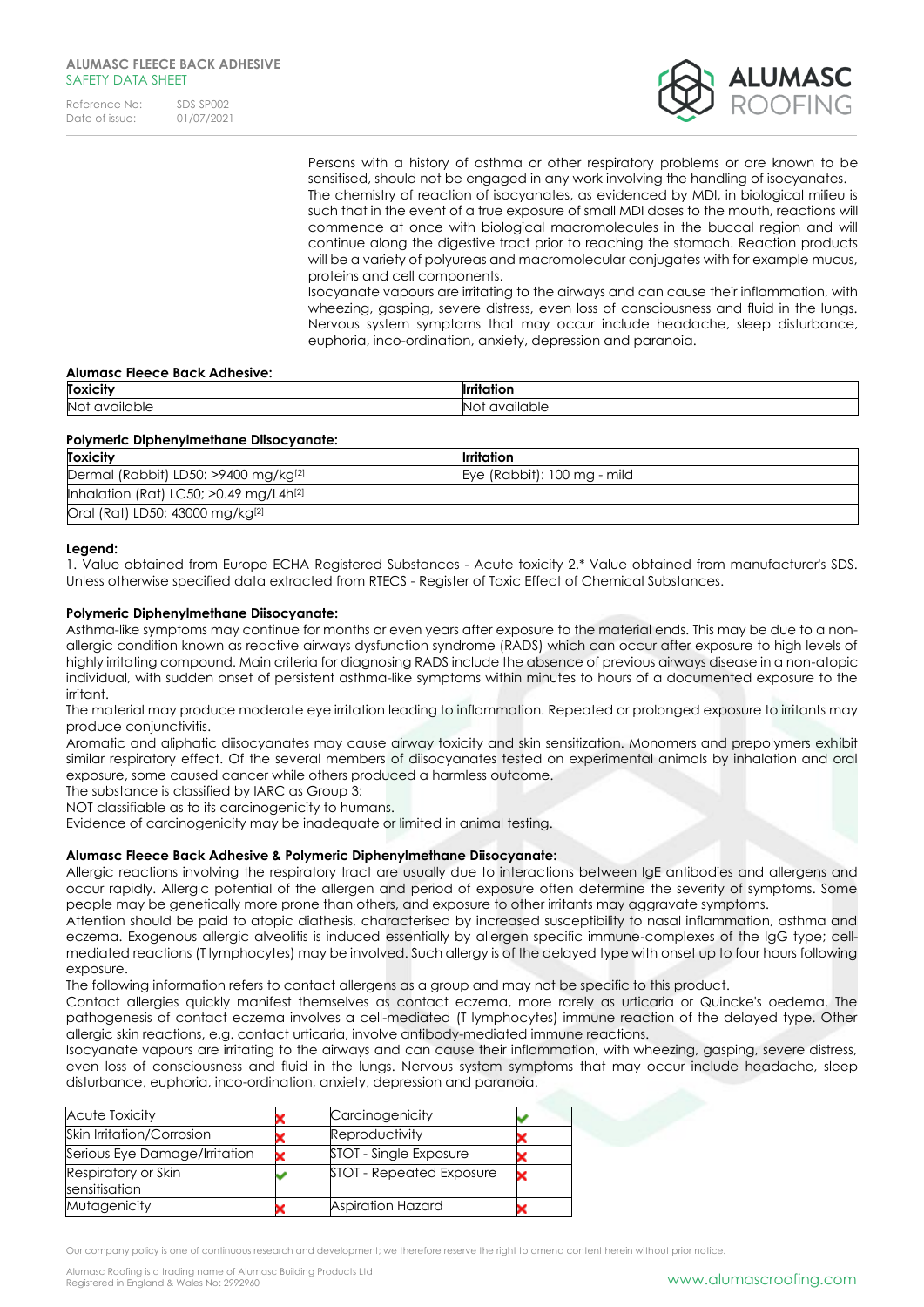

# **Legend:**

- X Data either not available or does not fill the criteria for classification.
- $\blacktriangleright$  Data available to make classification.

# **12. ECOLOGICAL INFORMATION**

### **12.1 Toxicity**

#### **Alumasc Fleece Back Adhesive:**

| End<br>point     | <br>(hr<br>Test<br>Duration | <b>pecies</b>    | Nalue         | Source                                                                    |
|------------------|-----------------------------|------------------|---------------|---------------------------------------------------------------------------|
| No:<br>available | available<br>'Not           | available<br>INC | vailable<br>N | $\ddot{\phantom{1}}$<br>lable<br>$\sim$<br>$\sim$<br>NΟ<br>1V)<br>uu<br>ີ |

# **Polymeric Diphenylmethane Diisocyanate:**

| End<br>point                     | (hr<br>Test<br><sub>⊶</sub> ⊾ Duraties | <b>CIES</b>                   | <b>Value</b>                | วบrce<br><b>DO</b>  |
|----------------------------------|----------------------------------------|-------------------------------|-----------------------------|---------------------|
| No <sup>-</sup><br>ailable<br>αv | available<br>NO.                       | <i>'</i> allable<br><b>NC</b> | $\cdots$<br>available<br>N7 | <br>available<br>۱۷ |

#### **Legend:**

Extracted from 1. IUCLID Toxicity Data 2. Europe ECHA Registered Substances - Ecotoxicological Information - Aquatic Toxicity 3. EPIWIN Suite V3.12 (QSAR) - Aquatic Toxicity Data (Estimated) 4. US EPA, Ecotox database - Aquatic Toxicity Data 5. ECETOC Aquatic Hazard Assessment Data 6. NITE (Japan) - Bioconcentration Data 7. METI (Japan) - Bioconcentration Data 8. Vendor Data.

#### **For polyisocyanates:**

Polyisocyanates are not readily biodegradable. However, due to other elimination mechanisms (hydrolysis, adsorption), long retention times in water are not to be expected. The resulting polyurea is more or less inert and, due to its molecular size, not bioavailable.

#### **For Isocyanate Monomers:**

Environmental Fate: Isocyanates, (di- and polyfunctional isocyanates), are commonly used to make various polymers, such as polyurethanes. Polyurethanes find significant application in the manufacture of rigid and flexible foams. They are also used in the production of adhesives, elastomers, and coatings. DO NOT discharge into sewer or waterways.

#### **12.2 Persistence and degradability**

No data available.

# **12.3 Bioaccumulative potential**

No data available.

**12.4 Mobility in soil**

No data available.

#### **12.5 Results of PBT and vPvB assessment**

Not applicable.

#### **12.6 Other adverse effects**

No data available.

# **13. DISPOSAL CONSIDERATIONS**

### **13.1Waste treatment methods**

Product / packaging disposal: Containers may still present a chemical hazard/ danger when empty. Return to supplier for reuse/ recycling if possible. Otherwise:

- If container cannot be cleaned sufficiently well to ensure that residuals do not remain or if the container cannot be used to store the same product, then puncture containers, to prevent re-use, and bury at an authorised landfill.

Legislation addressing waste disposal requirements may differ by country, state and/ or territory. Each user must refer to laws operating in their area. In some areas, certain wastes must be tracked.

Our company policy is one of continuous research and development; we therefore reserve the right to amend content herein without prior notice.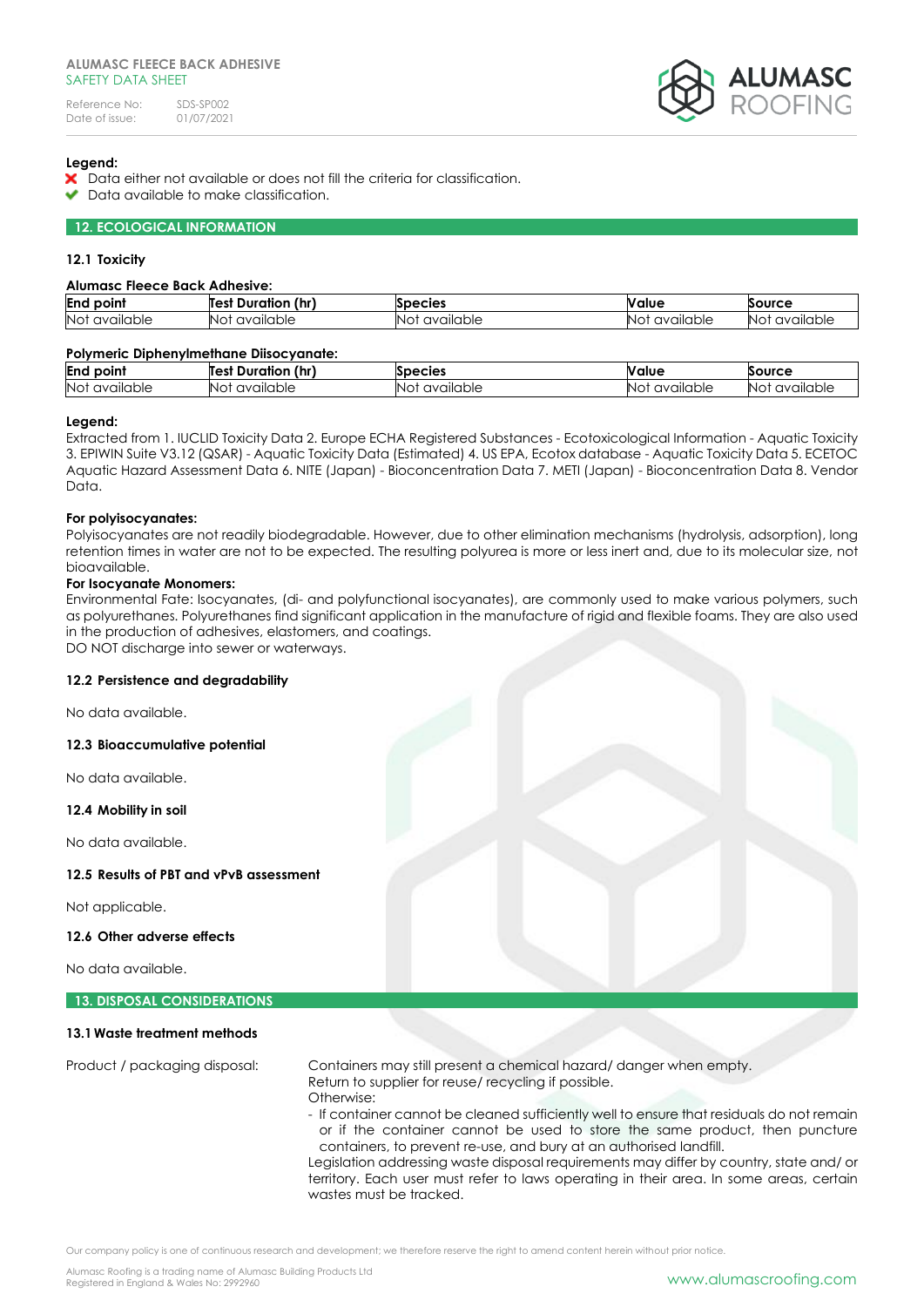| Reference No:  | SDS-SP002  |
|----------------|------------|
| Date of issue: | 01/07/2021 |



|                                  | - DO NOT allow wash water from cleaning or process equipment to enter drains. It may<br>be necessary to collect all wash water for treatment before disposal.<br>- In all cases disposal to sewer may be subject to local laws and regulations and these<br>should be considered first.<br>- DO NOT recycle spilled material.<br>- Consult State Land Waste Management Authority for disposal.<br>- Neutralise spill material carefully and decontaminate empty containers and spill<br>residues with 10% ammonia solution plus detergent or a proprietary decontaminant<br>prior to disposal. |
|----------------------------------|------------------------------------------------------------------------------------------------------------------------------------------------------------------------------------------------------------------------------------------------------------------------------------------------------------------------------------------------------------------------------------------------------------------------------------------------------------------------------------------------------------------------------------------------------------------------------------------------|
| Waste treatment options:         | Not available.                                                                                                                                                                                                                                                                                                                                                                                                                                                                                                                                                                                 |
| Sewage disposal options:         | Not available.                                                                                                                                                                                                                                                                                                                                                                                                                                                                                                                                                                                 |
| <b>14. TRANSPORT INFORMATION</b> |                                                                                                                                                                                                                                                                                                                                                                                                                                                                                                                                                                                                |

#### **Labels required:**

| ------------      |                 |
|-------------------|-----------------|
| Marine pollutant: | No.             |
| Hazchem:          | Not applicable. |

Land transport (ADR): (Not regulated for transport of dangerous goods) Not applicable.

**All transport (ICAO-IATA/DGR):** (Not regulated for transport of dangerous goods) Not applicable.

**Sea transport (IMDG-Code / GGVSee):** (Not regulated for transport of dangerous goods) Not applicable.

**Inland waterways transport (ADN):** (Not regulated for transport of dangerous goods) Not applicable.

**Transport in bulk according to Annex II of MARPOL 73/78 and the IBC Code** Not applicable.

**Transport in bulk accordance with MARPOL Annex V and the IMSBC Code** Not available.

**Transport in bulk in accordance with the ICG Code** Not available.

#### **15. REGULATORY INFORMATION**

# **15.1Safety, health and environmental regulations/legislation specific for the substance or mixture**

#### **Polymeric Diphenylmethane Diisocyanate is found on the following regulatory list:**

EU REACH Regulation (EC) No 1907/2006 - Annex XVII - Restrictions on the manufacture, placing on the market and use of certain dangerous substances, mixtures and articles.

International Agency for Research on Cancer (IARC) - Agents Classified by the IARC Monographs UK Workplace Exposure Limits (WELs).

This safety data sheet is in compliance with the following EU legislation and its adaptations - as far as applicable - : Directives 98/24/EC, - 92/85/EEC, - 94/33/EC, - 2008/98/EC, - 2010/75/EU; Commission Regulation (EU) 2020/878; Regulation (EC) No 1272/2008 as updated through ATPs.

#### **15.2 Chemical Safety Assessment**

No chemical safety assessment has been carried out.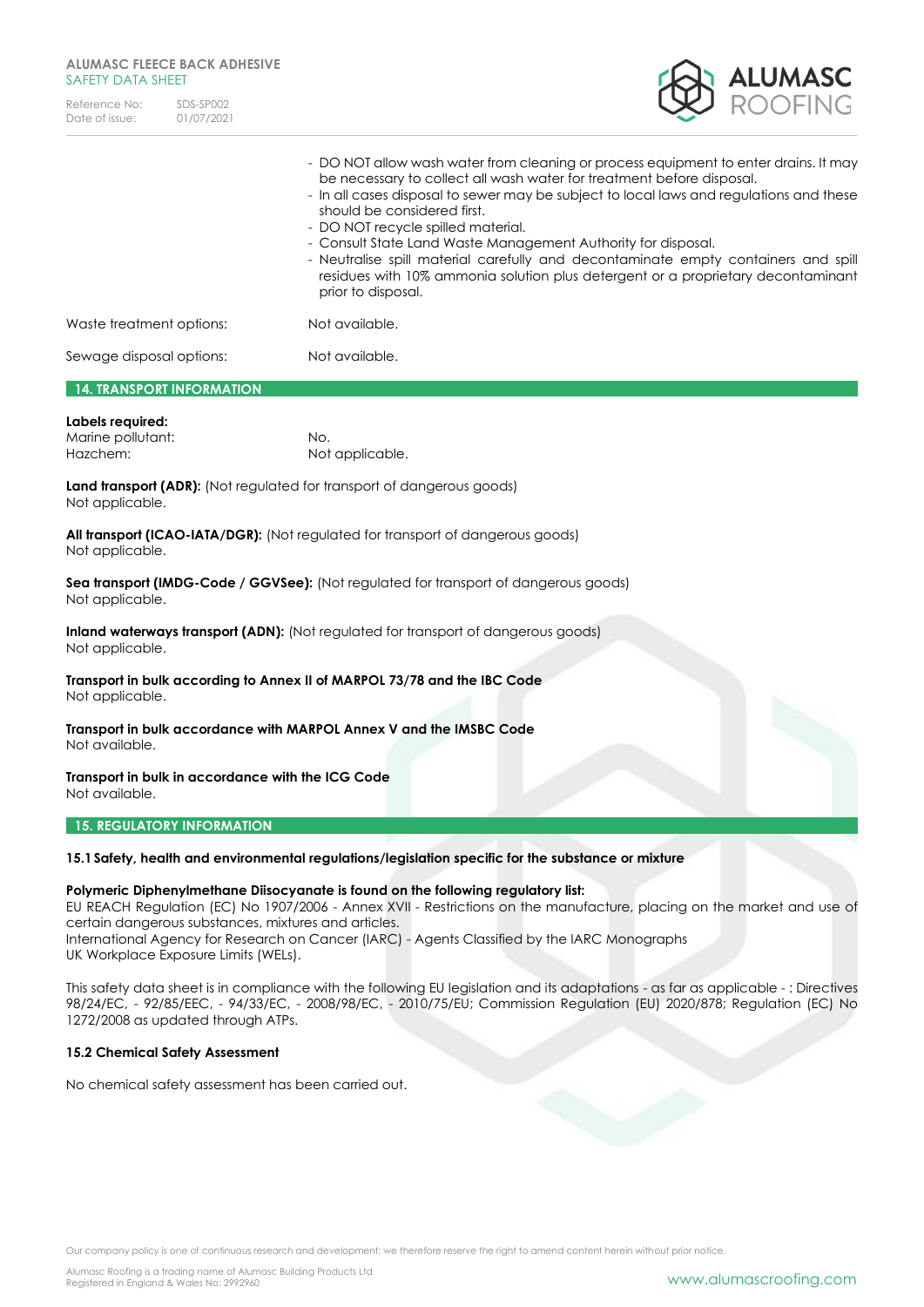

# **16. OTHER INFORMATION**

| <b>National Inventory</b>                       | <b>Status</b>                               |
|-------------------------------------------------|---------------------------------------------|
| Australia - AIIC / Australia Non-Industrial Use | Yes                                         |
| Canada - DSL                                    | Yes                                         |
| Canada - NDSL                                   | No (Polymeric Diphenylmethane Diisocyanate) |
| China - IECSC                                   | Yes                                         |
| Europe - EINEC / ELINCS / NLP                   | No (Polymeric Diphenylmethane Diisocyanate) |
| Japan - ENCS                                    | Yes                                         |
| Korea - KECI                                    | Yes                                         |
| New Zealand - NZIoC                             | Yes                                         |
| <b>Philippines - PICCS</b>                      | Yes                                         |
| USA - TSCA                                      | Yes                                         |
| Taiwan - TCSI                                   | Yes                                         |
| Mexico - INSQ                                   | Yes                                         |
| Vietnam - NCI                                   | Yes                                         |
| Russia - ARIPS                                  | Yes                                         |

#### **Legend:**

Yes = All CAS declared ingredients are on the inventory.

No = One or more of the CAS listed ingredients are not on the inventory and are not exempt from listing (see specific ingredients in brackets).

#### **Full text Risk and Hazard codes**

| H315: | Causes skin irritation.                                            |
|-------|--------------------------------------------------------------------|
| H319: | Causes serious eye irritation.                                     |
| H332: | Harmful if inhaled.                                                |
| H335: | May cause respiratory irritation.                                  |
| H373: | May cause damage to organs through prolonged or repeated exposure. |

# **Other information:**

Classification of the preparation and its individual components has drawn on official and authoritative sources as well as independent review by the Chemwatch Classification committee using available literature references. The SDS is a Hazard Communication tool and should be used to assist in the Risk Assessment. Many factors determine whether the reported Hazards are Risks in the workplace or other settings. Risks may be determined by reference to Exposures Scenarios.

#### **For detailed advice on Personal Protective Equipment, refer to the following EU CEN Standards:**

| EN 166:   | Personal eye-protection.                                 |
|-----------|----------------------------------------------------------|
| EN 340:   | Protective clothing.                                     |
| EN 374:   | Protective gloves against chemicals and micro-organisms. |
| EN 13832: | Footwear protecting against chemicals.                   |
| EN 133:   | Respiratory protective devices.                          |

#### **Definitions and abbreviations**

| $PC-TWA$ : | Permissible Concentration-Time Weighted Average.           |
|------------|------------------------------------------------------------|
| $PC-STEL:$ | Permissible Concentration-Short Term Exposure Limit.       |
| IARC:      | International Agency for Research on Cancer.               |
| ACGIH:     | American Conference of Governmental Industrial Hygienists. |
| STEL:      | Short Term Exposure Limit.                                 |
| TEEL:      | Temporary Emergency Exposure Limit.                        |
| IDLH:      | Immediately Dangerous to Life or Health Concentrations.    |
| OSF:       | Odour Safety Factor.                                       |
| NOAEL:     | No Observed Adverse Effect Level.                          |
| LOAEL:     | Lowest Observed Adverse Effect Level.                      |
| TI V:      | Threshold Limit Value.                                     |
| LOD:       | Limit Of Detection.                                        |
| OTV:       | Odour Threshold Value.                                     |
| BCF:       | BioConcentration Factors.                                  |
| BEI:       | Biological Exposure Index.                                 |
|            |                                                            |